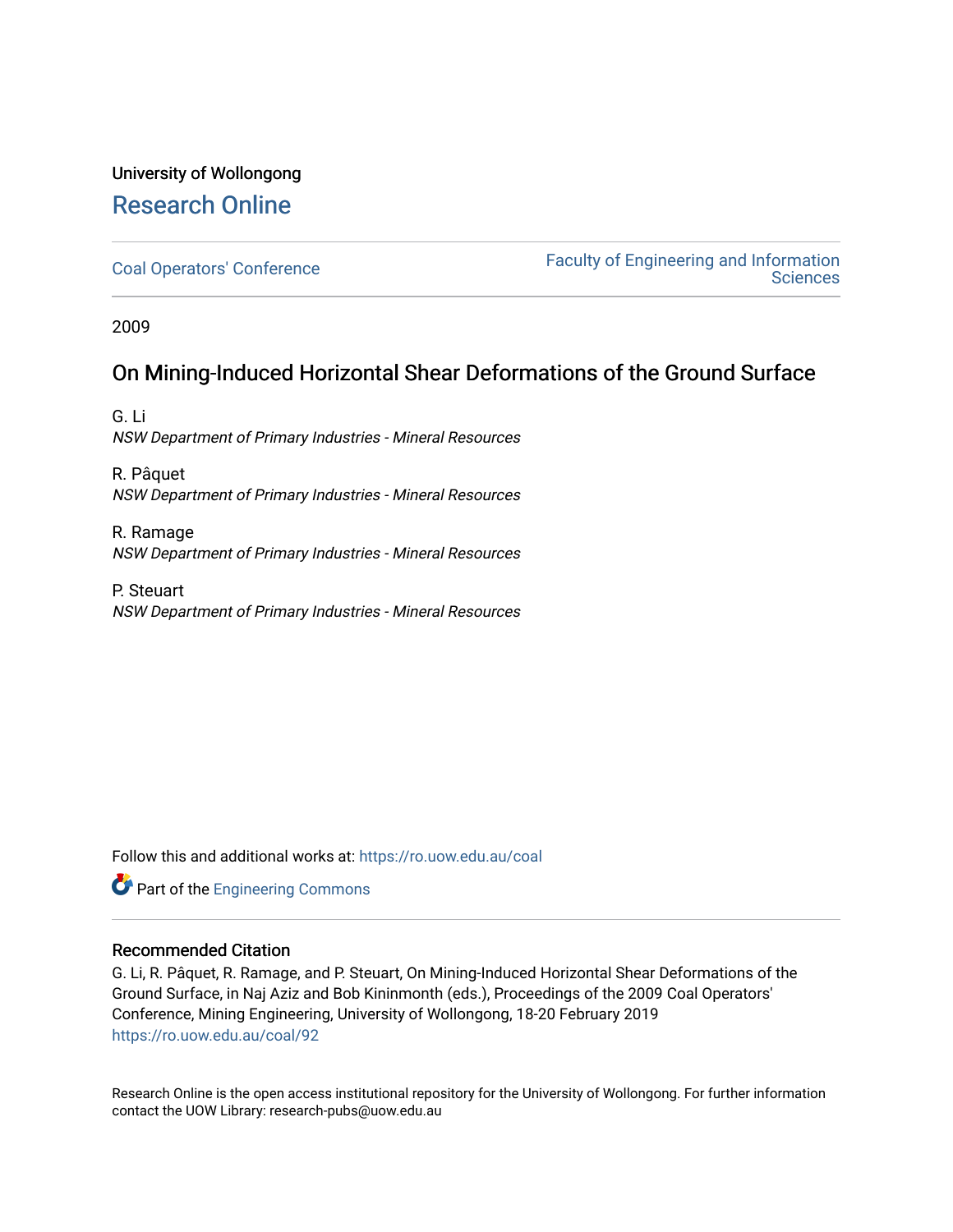# **ON MINING-INDUCED HORIZONTAL SHEAR DEFORMATIONS OF THE GROUND SURFACE**

## Gang Li<sup>1</sup>, Robert Pâquet<sup>1</sup>, Ray Ramage<sup>1</sup> and Phil Steuart<sup>1</sup>

*ABSTRACT:* Horizontal shear deformations have not been commonly considered in subsidence engineering and risk management practices. This situation is quite different from many other engineering disciplines. This article presents the authors' initial findings of case studies from a number of collieries across all NSW Coalfields. The objective of this article is to highlight the significance of a ground deformation mode, that is, horizontal shear, and its implications to subsidence engineering and risk management. A Shear Index is suggested to facilitate studies of mining-induced shear deformations of the ground surface.

#### **INTRODUCTION**

This article presents an argument that conventional subsidence parameters specifying horizontal deformations, in particular, horizontal strains (i.e. change in length), are inadequate for subsidence engineering and risk management. The above-mentioned inadequacy can become practically important in areas where only low magnitude of conventionally defined horizontal strains is detectable due to deep cover depths (or relatively low "extraction width-to-cover depth" ratios).

There is clear evidence to suggest that the above-mentioned inadequacy is related to a lack of understanding of mining-induced horizontal deformations of the ground surface, in particular, horizontal shear deformations.

Despite theoretical definitions found in limited literature on mine subsidence (e.g. Peng, 1992), horizontal shear deformations have not been commonly considered in subsidence engineering and risk management practices. This situation is quite different from many other engineering disciplines.

#### **HORIZONTAL SHEAR DEFORMATIONS**

Indicators of horizontal shear deformations, as identified by this study, comprise:

1. Observed subsidence effects on civil structures indicating influence of shear deformations and significance of this deformation mode in terms of its impacts and frequency of occurrences. The shear effects at a particular site are demonstrated in Figure 1;



**Figure 1 - Structures Affected by Horizontal Shear Deformations** 

 $\overline{a}$ 

*<sup>1</sup> Mine Safety Operations, NSW Department of Primary Industries – Mineral Resources*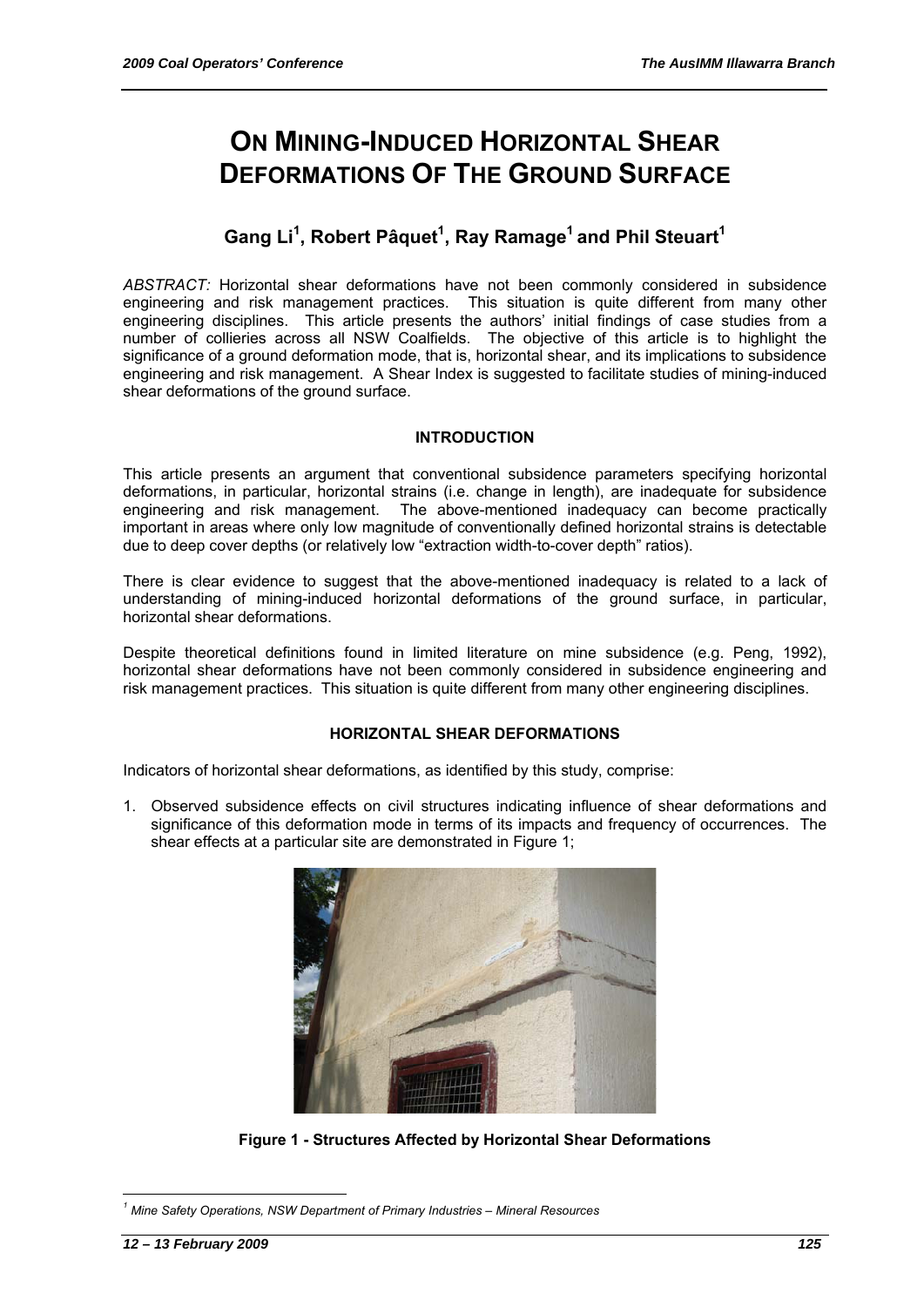- 2. Statistical information suggesting a strong correlation between the shear-affected structures and strip footings, which have less capacity to resist or accommodate horizontal shear deformations as compared with that for other types of footings considered in this study;
- 3. Observed patterns of mining-induced surface fractures and deformations (in plan view) suggesting influence of shear, for example, i) en-echelon fractures near chain pillars where shear deformations were active or ii) occurrences of surface wrinkles where the effects of horizontal shear were clearly visible, and
- 4. Importantly, horizontal shear deformations of ground surface as indicated in 3D survey data obtained from a number of collieries across all NSW Coalfields (to be further discussed).

However, rigorous definition, in accordance with the principles of continuum mechanics (e.g. Jaeger, 1969), of horizontal shear strains is not possible using 3D survey data from a straight line of survey points.

It follows that if warranted considering the significance of the surface features and their capacity to resist or accommodate shear deformations, the current surveying practices may need to be changed to obtain properly defined horizontal shear strains (or principal strains).

To utilise the large amount of subsidence data in existence in the mining industry, an alternative (and approximate) Shear Index is suggested in order to gain an understanding of the general characteristics of mining-induced horizontal shear deformations. This Shear Index is derived based on the component of horizontal movements perpendicular to a survey line or a line of interest. The formula for deriving this index is the same as that for the conventionally defined tilt. Physically, this index reflects angular changes in the horizontal plane but it is not possible to tell what causes such changes, being either shear or rigid body rotation or both. However, the distribution pattern of this index can help to understand the development of shear deformations and to find "trouble spots" (refer to further discussions presented in the Section below).

#### **FURTHER DISCUSSIONS ON HORIZONTAL SHEAR DEFORMATIONS**

Figure 2 shows the distribution pattern of horizontal movements perpendicular to a survey line across a longwall panel and the corresponding Shear Index as discussed above.

Although the site is located in the Hunter Coalfield with shallow cover depths, this case is selected as it provides a clear demonstration of the following observations common to the studied cases from all NSW Coalfields:

- A complex history of the horizontal movements perpendicular to the cross line (Figure 2a) involving a reversal of movement direction after the extraction face passed the survey site by a certain distance. This distance varied from site to site. Similar findings were reported by Holla and Thompson (1992) and Mills (2001);
- Indications of horizontal shear deformations (near both solid ribs in this case, as shown by the Shear Index plotted in Figure 2b), noting the reversal in the sense of shearing after the extraction face has passed the survey site. The reversal in the sense of shearing has a potential to enhance the effects of shear deformations, and
- The occurrences of permanent horizontal deformations.

#### **IMPLICATIONS**

From the 3D survey data collected from a number of collieries across all NSW Coalfields, the characteristics (i.e. the magnitude, nature, distribution and timing of occurrences) of the conventionally defined subsidence parameters are compared with those of the following horizontal deformational parameters:

- (i) Mining-induced horizontal movements perpendicular to survey grid lines, and
- (ii) The corresponding Shear Index as discussed above.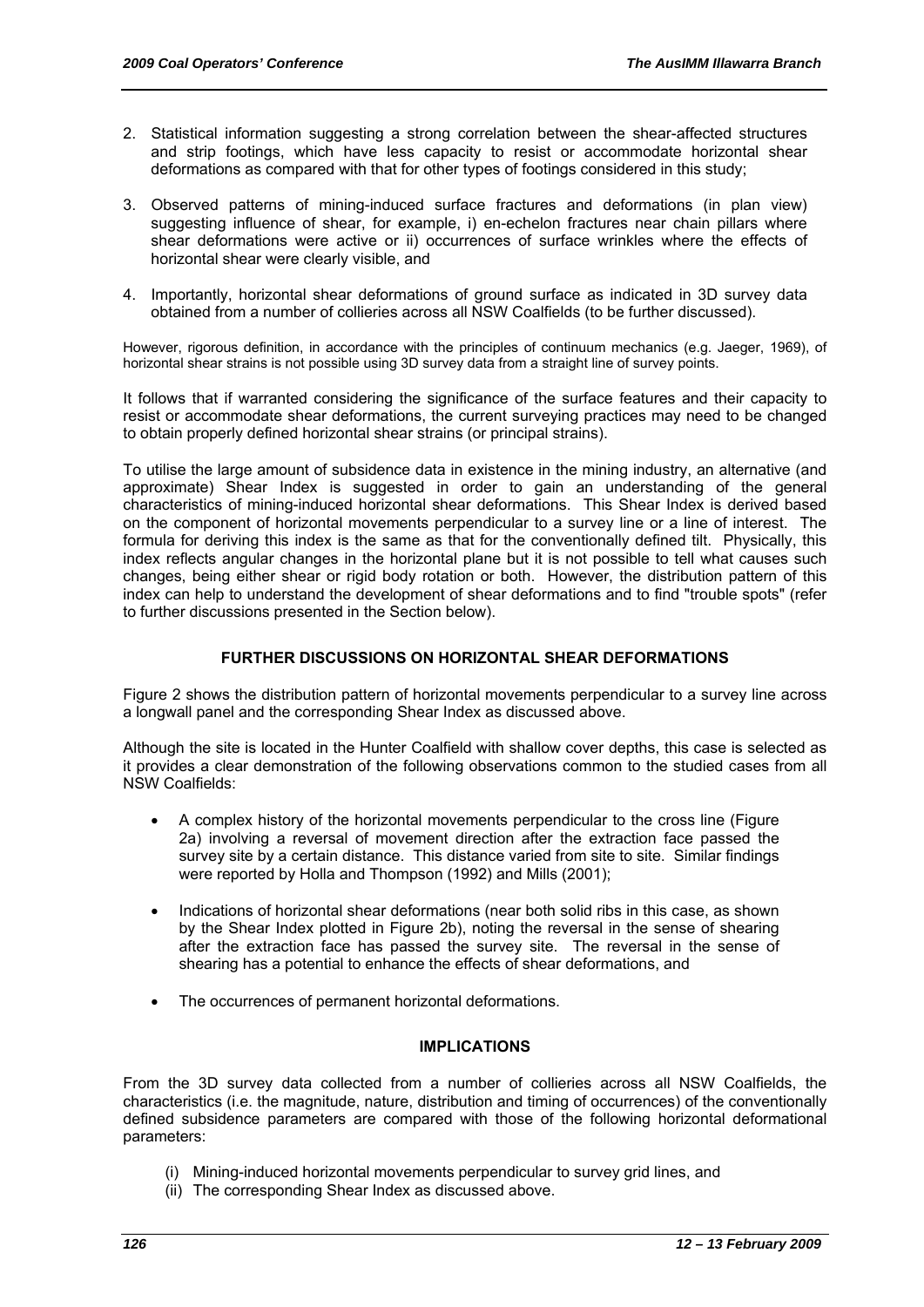

Implications from the findings of the current study so far are summarised as follows.

1. Horizontal Shear Deformations – There is a need to recognise horizontal shear deformation as a significant mode of mining-induced deformations at the ground surface. Specific attention should be paid to surface features with inadequate shear resistance and to areas with deep cover depths (or relatively low "extraction width-to-cover depth" ratios) where the conventionally defined horizontal strains predicted may suggest low risks.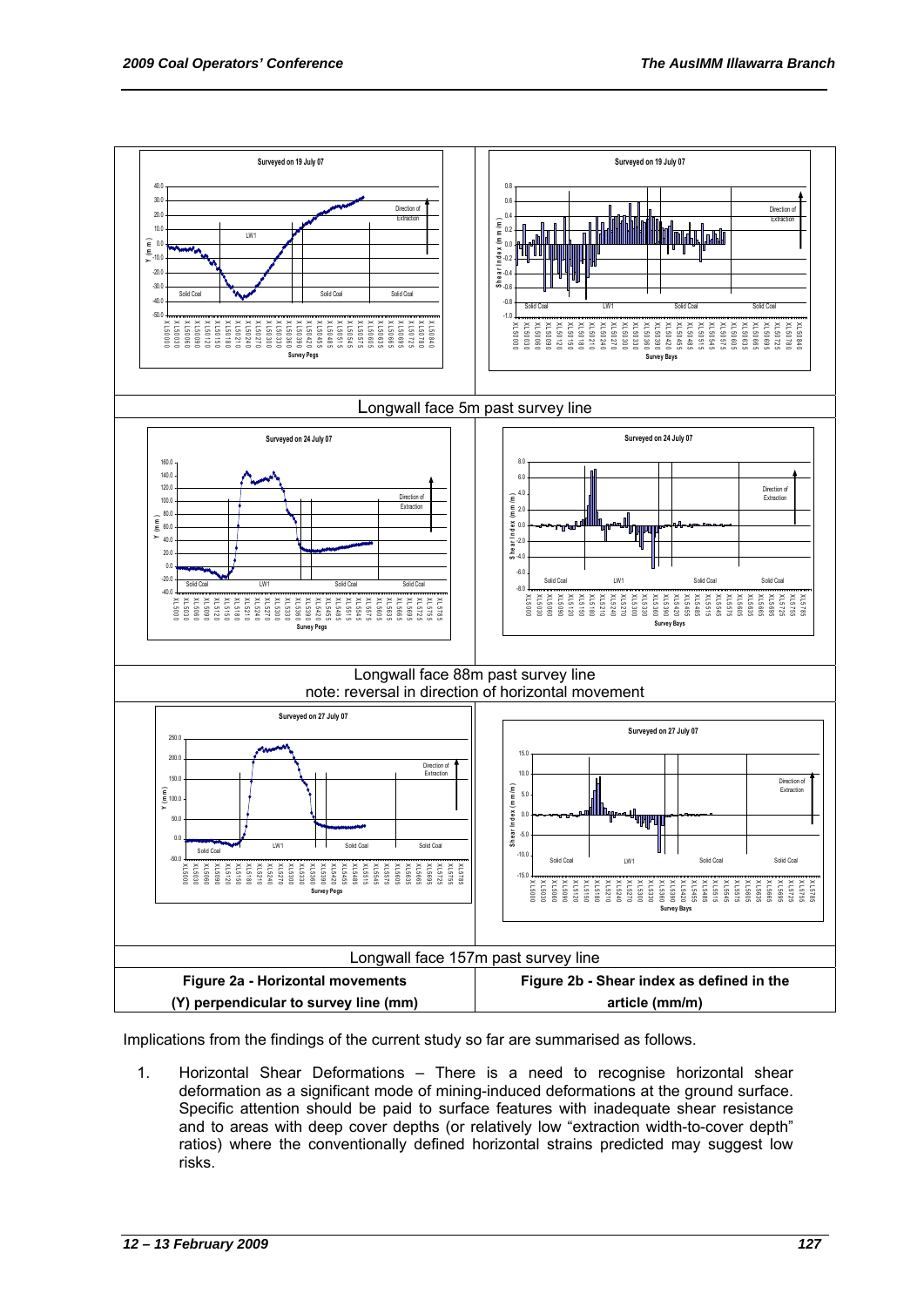- 2. Assessment of Subsidence Impacts on Civil Structure*s* Further to Point (1) above, there is a need to recognise the limitations of subsidence models based on conventionally defined horizontal strains and AS 2870-1996 (Standards Australia, 1996) when defined horizontal strains and AS 2870-1996 predicting subsidence impacts on civil structures. Consequently, there is a need to identify areas where changes and improvements to these models are required.
- 3. Civil Structures on Sloping Ground Further to Point (1) above, specific attention should be paid to civil structures on the sloping ground. In this case, there is a potential for enhanced shear deformations due to the participation of down-slope movements. In addition, the performance of any footings to resist or accommodate shear deformations in this environment needs to be investigated and understood.
- 4. Capacity of Surface Features to Resist or Accommodate Shear Deformations This is an area where knowledge has not been clearly established for subsidence engineering and management. The situation here, again, is different from many other engineering disciplines when shear deformations are concerned. There is a need to undertake necessary research into this area.
- 5. Mining-induced Surface Wrinkles Mining-induced surface wrinkles (Figure 3), or compression humps, are one of the significant factors for subsidence impacts on civil structures. Where these deformational features occurred in areas with low predicted horizontal strains according to conventional subsidence models, geological structures were often blamed for their occurrences resulting in unpredicted or higher-than-predicted impacts on civil structures. However, recently conducted field investigations have not been able to provide a clear link between geological structures and such surface wrinkles, while there is a continuing need for an improved understanding of these features to develop effective early warning and risk management systems. The identification of horizontal shear deformations can offer an explanation (Figure 4), additional to geological structures and the conventionally defined compressive horizontal strains, for the occurrences of these deformational features.



**Figure 3 - Mining-induced surface wrinkles** 

- 6. Management of Subsidence-related Risks to Linear Infrastructure Items The results of this study suggest a need to review the adequacy of risk management systems for important linear infrastructure items such as roads, rails, canals or pipelines, if these management systems have been developed based primarily on conventional subsidence models taking into consideration parameters predicted or measured along the lengths of such infrastructure items and/or if the features in questions do not have sufficient capacity to resist or accommodate lateral movements or shear deformations.
- 7. Survey Practices As discussed above, to obtain properly defined shear strains or principal strains, the survey practices need to be changed. The suggested change is related primarily to the layout of survey grids, for example, 3D surveys of two (or multiple) parallel grid lines separated by an appropriately defined distance.

6.